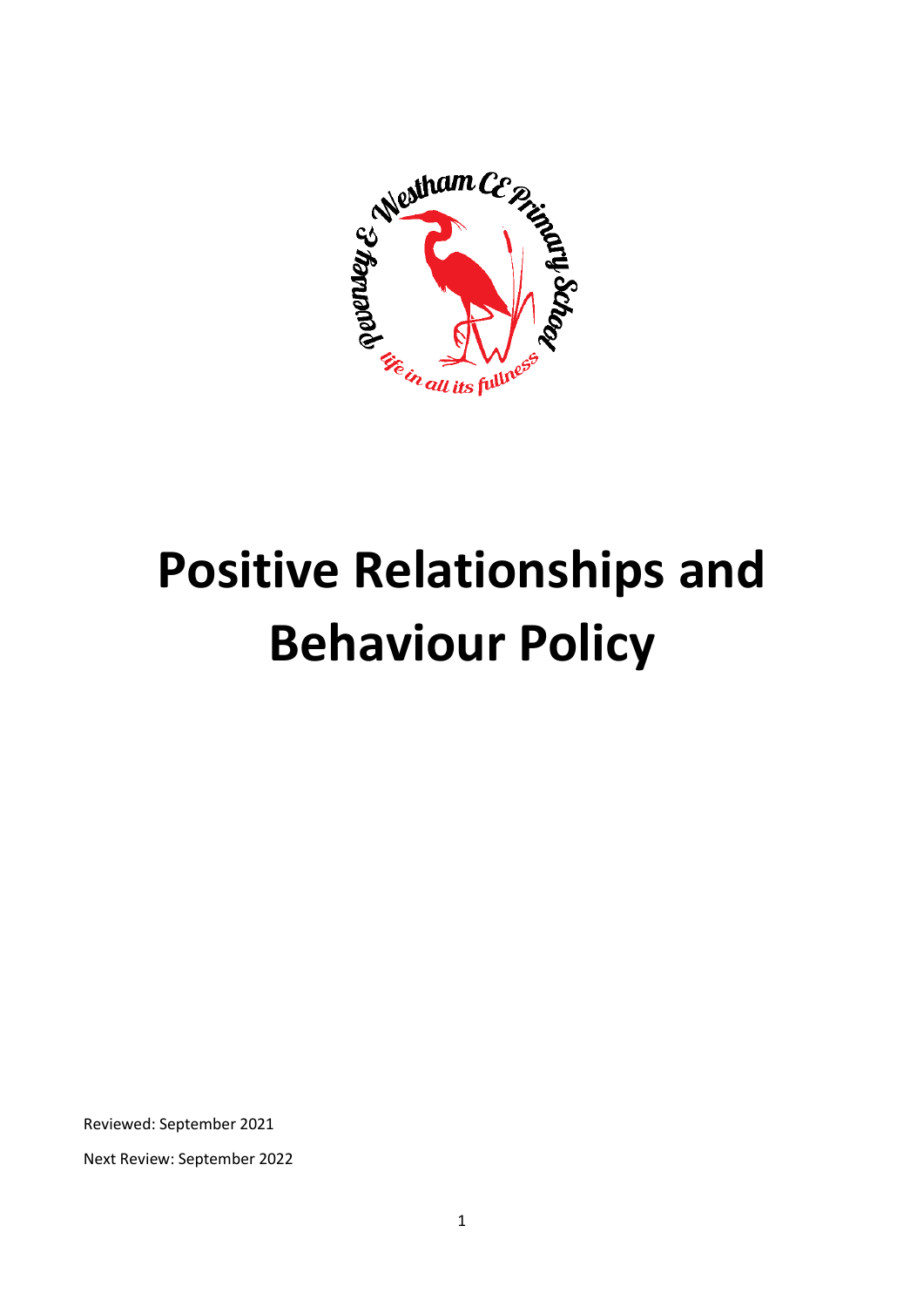# **Our School Vision:**

"At PawS we have an ambitious vision to work in partnerships with families, the church and the wider community to prepare all our children with the knowledge, skills, values and behaviours they will need in order to flourish, reach their potential and enjoy fullness of life."

 $(John 10:10)$ 



#### **Rationale:**

Pevensey and Westham CE Primary School is committed to creating an environment where exemplary behaviour is at the heart of productive learning. Behaviour is directly linked to quality first teaching where engagement with learning is always the primary aim. Improved learning in the classroom is positively affected by attitude, high levels of self-esteem as well as consistently applied behaviour strategies. Responses to behaviour are taken with care and consideration and take individual needs into account. Everyone is expected to maintain the highest standards of personal conduct, to accept responsibility for their behaviour and encourage others to do the same.

The Relationships and Positive Behaviour Policy aims to:

- Create a culture of exceptionally good behaviour: for learning, for community, for life
- Ensure that all learners are treated fairly, shown respect and to promote good relationships.
- Recognise and praise learners demonstrating amazing behaviour.
- Help learners take control over their behaviour and be responsible for the consequences of it.
- Build a community which values compassion, generosity, forgiveness, truthfulness, hope and perseverance.
- Promote community cohesion through improved relationships.
- Ensure that excellent behaviour is a minimum expectation for all.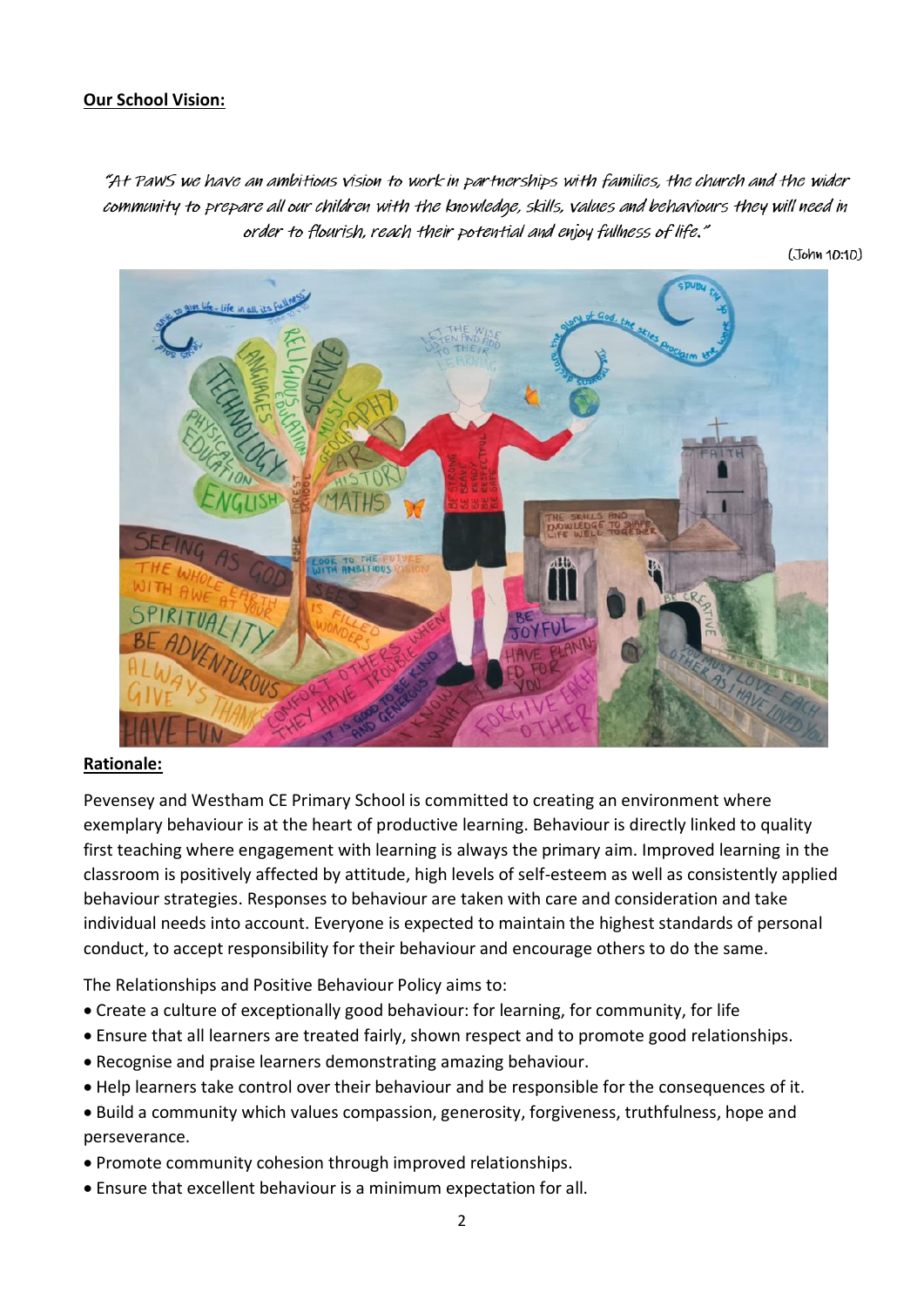# **Our School Rules**

We have three simple school rules which we expect all pupils, adults and stakeholders in the school to follow.

**Be Ready Be Respectful Be Safe**

#### **Expectations:**

We believe that consistency lies in the behaviour of adults and not simply in the application of procedure. The key is to develop a consistency that ripples through every interaction on behaviour. Learners will feel treated as valued individuals. They respect adults and accept their authority.

#### **All staff**

1. **Meet and greet** their pupils every day.

2. Refer to **'Ready, Respectful, Safe'** and have these rules displayed in all classrooms.

3. Consistent **language**; consistent response: simple and clear expectations reflected in all conversations about behaviour.

4. **Model** positive behaviours and build relationships – continue to reinforce and celebrate the school's values:



5. **Plan** lessons that engage, challenge and meet the needs of all learners.

6. Use a **visible display of recognition** throughout every day.

7. Encourage learners to take responsibility for their actions, Use the **'Restorative Process'** to deal with poor choices without delegating.

8. Be **calm** and give the children the opportunity to change by giving them **'take up time'** when going through the steps. Prevent before sanctions.

9. **Follow** up every time, retain ownership and engage in reflective dialogue with learners.

10. Reinforce routines for expectations around the site. **Never ignore** or walk past learners who are behaving badly.

11. Provide **support** for colleagues when needed.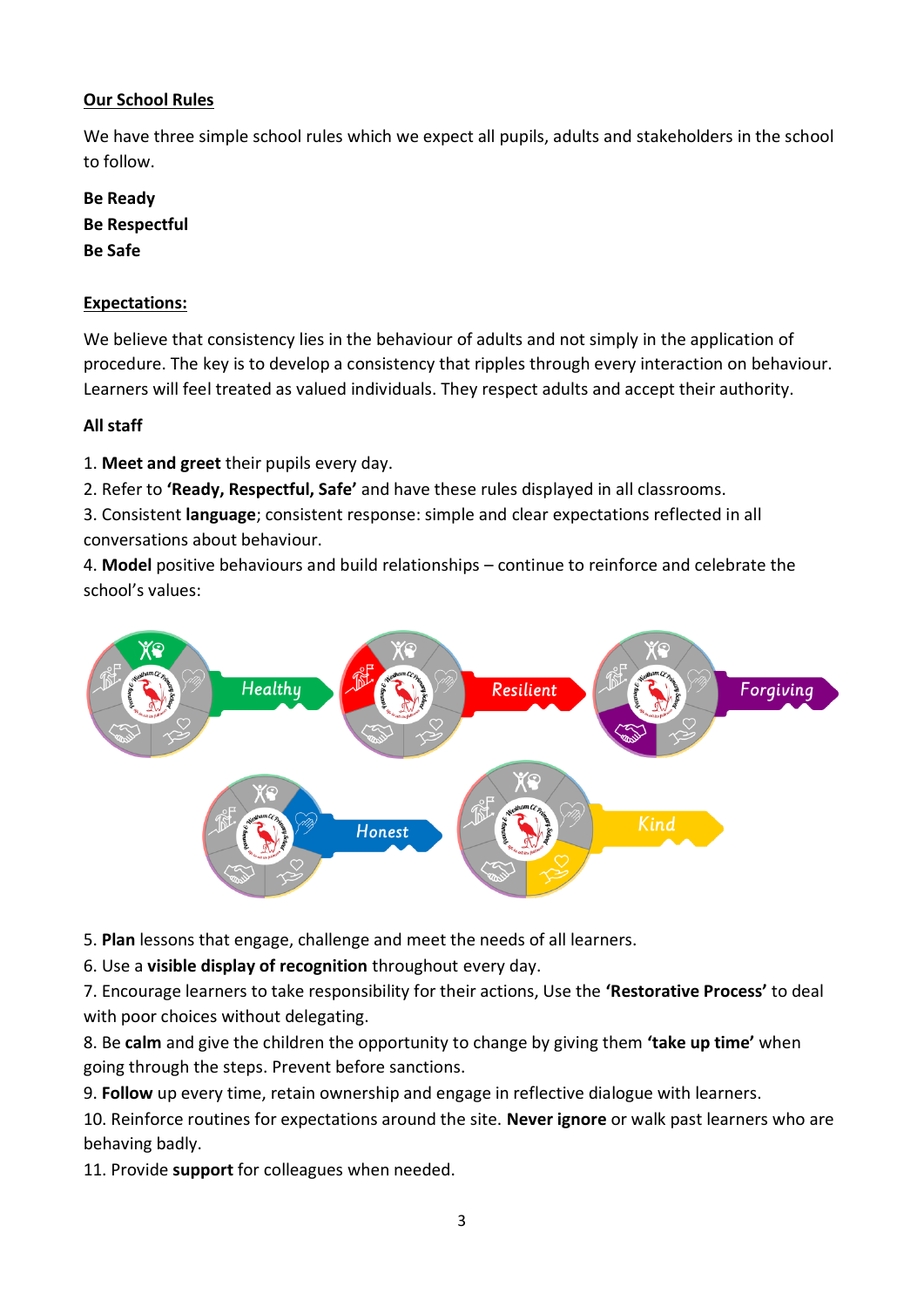# **Senior Leaders**

Senior leaders are not expected to deal with behaviour referrals in isolation. Rather they will stand alongside colleagues to support, guide, model and show a unified consistency to the learners.

Senior leaders will:

- Be a visible presence around the site and especially at changeover time to encourage appropriate conduct
- Celebrate staff, leaders and learners whose effort goes above and beyond expectations
- Regularly share good practice
- Support staff in managing learners with more complex behaviours
- Support staff in returning learners to learning by sitting in on reparation meetings and supporting staff in conversations where needed
- Use behaviour data to target and assess school wide behaviour policy and practice.
- Ensure staff training needs are identified and targeted
- Regularly review provision for learners who fall beyond the range of written policies

## **Parents/Carers**

Parent/carers have a vital role to play in their child's education. It is very important that they support their child's learning and that the school and parents/carers work together effectively. We are very conscious of the importance of having strong links with parent/carers and good communication between home and school.

Parents/Carers will:

- Work in partnership with the school to support their child and reinforce high expectations
- Discuss any concerns they have with an appropriate member of staff (normally the class teacher in the first instance)
- Help celebrate pupil achievements at home.

## **Recognising and Praising Effort:**

We recognise and reward learners who go 'over and above' our standards. The use of praise in developing a positive atmosphere in the classroom cannot be underestimated. It is the key to developing positive relationships with all learners.

Behaviours we seek to encourage are praised through a range of recognitions which includes:

- recognition for pupils and classes who remain on Green on the 'Good to be Green' chart
- verbal praise
- celebration certificates (such as silver and gold cards linked our School Values) and certificates
- Positive Postcards, letters, sharing on Class Story and phone calls home
- House Points (these have been included following pupil voice and School Council input)
- sharing high quality work with the headteacher.
- public praise in our weekly Celebration Worship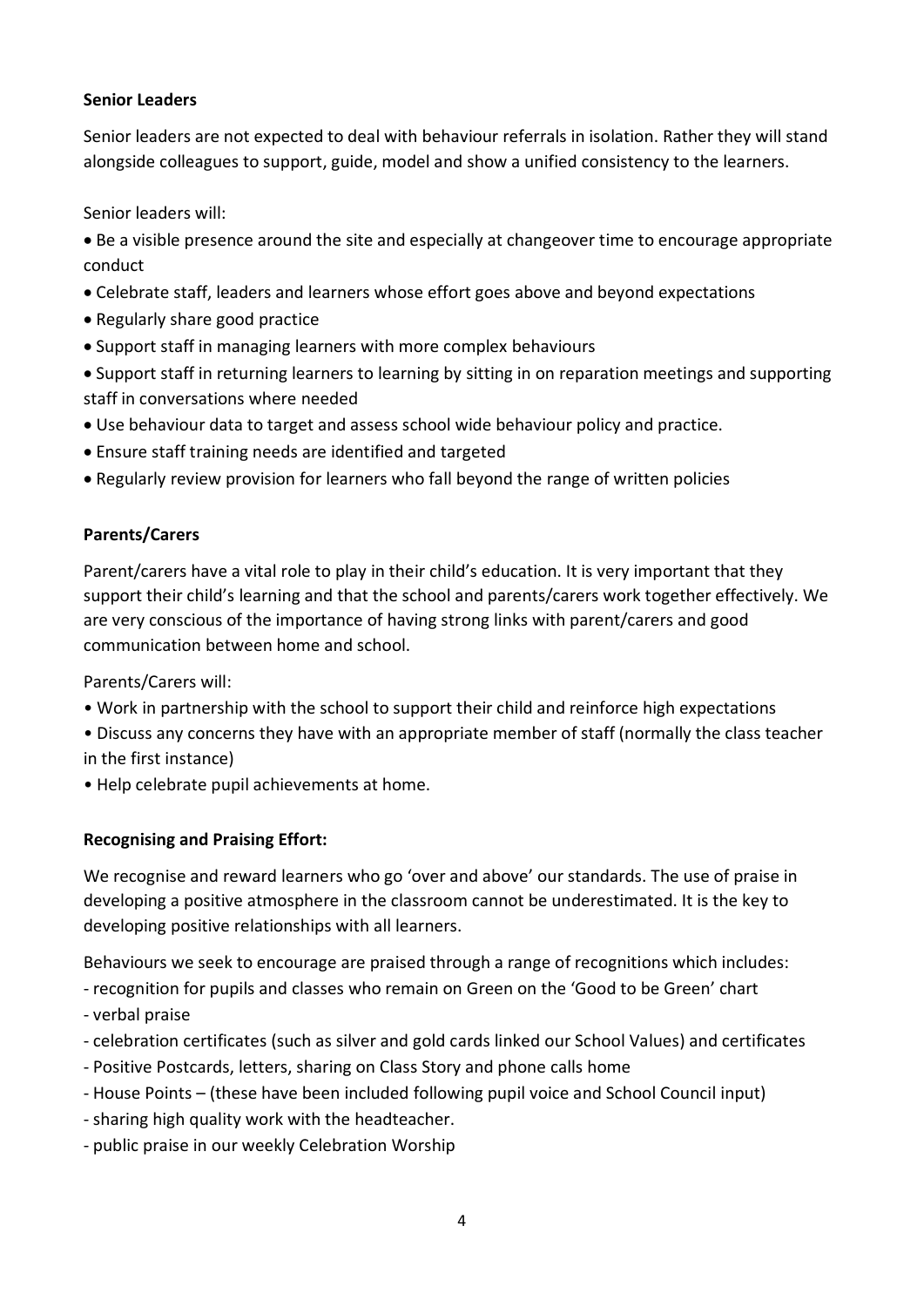#### **Restorative Process:**

Engagement with learning is always the primary aim. For the vast majority of learners, a gentle reminder or nudge in the right direction is all that is needed. Although there are occasions when it is necessary, every minute a learner is out of your lesson is one where they are not learning.

Good to be Green charts are visible in all classes to celebrate good and exceptional behaviour as well as giving a visual reminder for any pupils where their behaviour falls below expectations. Cards (except Silver and Gold) should be reset to Green at the start of each session.

The process for restoration, should always be approached with care and consideration, taking individual needs into account where necessary and with praise for the behaviour you want to see. All learners must be given 'take up time' throughout the process. For more significant breaches in behaviour, the process below may be moved through more rapidly.

| <b>Process</b>        | <b>Actions</b>                                                                          |
|-----------------------|-----------------------------------------------------------------------------------------|
| <b>Redirection</b>    | Gentle encouragement, a 'nudge' in the right direction, small act of kindness. Use      |
|                       | of proximity praise to highlight desired behaviours being shown by peers.               |
| <b>Reminder</b>       | A reminder of the expectations Ready, Respectful, Safe delivered privately              |
|                       | wherever possible. Repeat reminders if necessary. Deescalate and decelerate where       |
|                       | reasonable and possible and take the initiative to keep things at this stage.           |
| <b>Warning</b>        | A clear verbal warning delivered privately wherever possible, making the learner        |
|                       | aware of their behaviour and clearly outlining the consequences if they continue.       |
|                       | Turn their card to Yellow on the Good to be Green chart. Be proactive in looking for    |
|                       | changes in behaviour so that cards can be returned to Green in recognition of           |
|                       | improved behaviour. Teacher should use their professional judgement about               |
|                       | whether this improved behaviour is likely to be sustained to avoid repeatedly           |
|                       | changing cards.                                                                         |
| <b>Thinking time</b>  | If behaviours continue to fall below expectations, a child's card may be turned to      |
|                       | Red. Give the learner a chance to reflect away from others. Speak to the learner        |
|                       | privately and give them a final opportunity to engage. Offer a positive choice to do    |
|                       | so. Be proactive in looking for changes in behaviour so that cards can be returned      |
|                       | to Yellow in recognition of improved behaviour. Teacher should use their                |
|                       | professional judgement about whether this improved behaviour is likely to be            |
|                       | sustained to avoid repeatedly changing cards.                                           |
| <b>Time Away</b>      | At this point the learner will be referred internally to another room in the school for |
|                       | the remainder of the lesson. All 'Time Away' must be recorded on SIMS and parents       |
|                       | informed preferably in person at the end of the day or on the phone. A restoration      |
|                       | meeting will follow. When the child returns to class, their card should return to       |
|                       | Green.                                                                                  |
| <b>Restore</b>        | A restorative meeting should take place before reintegration into the class. If the     |
|                       | learner does not attend, or the reconciliation is unsuccessful, the teacher should call |
|                       | on support from an appropriate member of staff who will support the restoration         |
|                       | process.                                                                                |
| <b>Formal Meeting</b> | A meeting with the teacher, pupil and parents, recorded on SIMS with agreed             |
|                       | targets that will be monitored over an agreed period of time.                           |

Where there is serious cause for concern, the Partnership Stage (see appendices) will be implemented. A member of staff will be allocated to the pupil to support and assist the pupil and class teacher. This may include setting up appropriate target charts and behaviour plans to replace the Good to be Green chart for that child.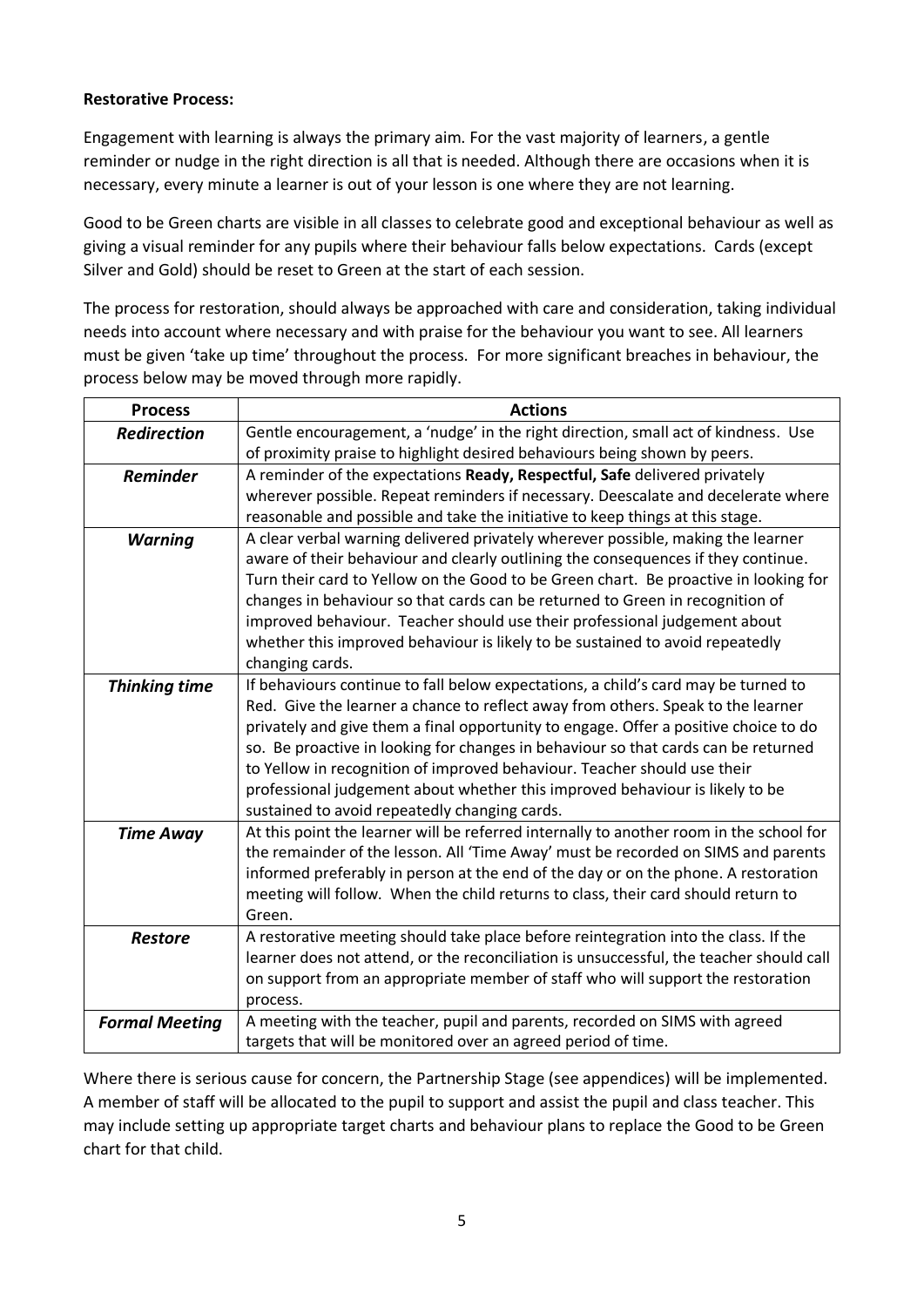The same steps are followed at breaks and lunchtimes. Positive experiences are promoted by Play Leaders and low level friendship issues are supported by our team of Peer Mediators.

A serious breach is an incident which may result in a fixed term exclusion. Alternative provision, where appropriate, to exclusion may include behaviour plans, flexible timetables and nurture support. In exceptional circumstances, the Head Teacher may decide to exclude either for a fixed period or permanently. The parent/carer would be informed in writing and advised about their rights.

## **Positive Handling**

If the behaviour a child exhibits, poses a risk to others or themselves, it may be necessary to use positive handling to guide the pupil to a calm, safe space. Staff at Pevensey and Westham School have been trained in the Team Teach methods for positive handling.

Prior to any positive handling, distraction and de-escalation techniques should be employed. Where there is no choice but to use positive handling, guidance from East Sussex will be followed (See [ISEND: Positive Handling/Use of Reasonable Force Guidance-](http://westrisejunior.co.uk/wp-content/uploads/2012/12/West-Rise-Positive-Handling-Policy.pdf) Spring 2016).

Trained staff members will take responsibility for any positive handling. However, in unpredictable circumstances, it may be appropriate for an untrained staff member to support a child exhibiting dangerous behaviour whilst a trained staff member is called. Pevensey and Westham promote the safe touch of pupils.

All positive handling incidents are recorded accorded to statutory guidance. Touch may be used to support a child who is dysregulating – it will be safe and positive as outlined in our Positive Handling and Safe Touch policy.

## **How we support our children:**

- Staff praise children when they see good behaviour.
- Staff focus on the positive behaviour they see.
- Staff tell children clearly what is expected of them. School and classroom rules are consistent, fair, and kept.
- Rules are regularly reviewed with staff and children together.
- Coaching strategies are used to support pupils; the strategies help pupils to change patterns of behaviour and beliefs.
- Responsibilities, expectations, and activities are matched to individual children's age, needs and development.
- Staff regularly inform children's parents of good behaviour or achievement When children have worked hard on a task and produced excellent work this is displayed as an example.
- The RSHE Lifeskills curriculum and Social, Moral, Spiritual and Cultural (SMSC) aspects of learning support the development of positive relationships and the value of each individual in the school community.
- Lunch Club is to support children who are having difficulty accessing outside play at lunch time for a variety of reasons.
- A 'Circle of Friends' is used to support children who find social interactions difficult.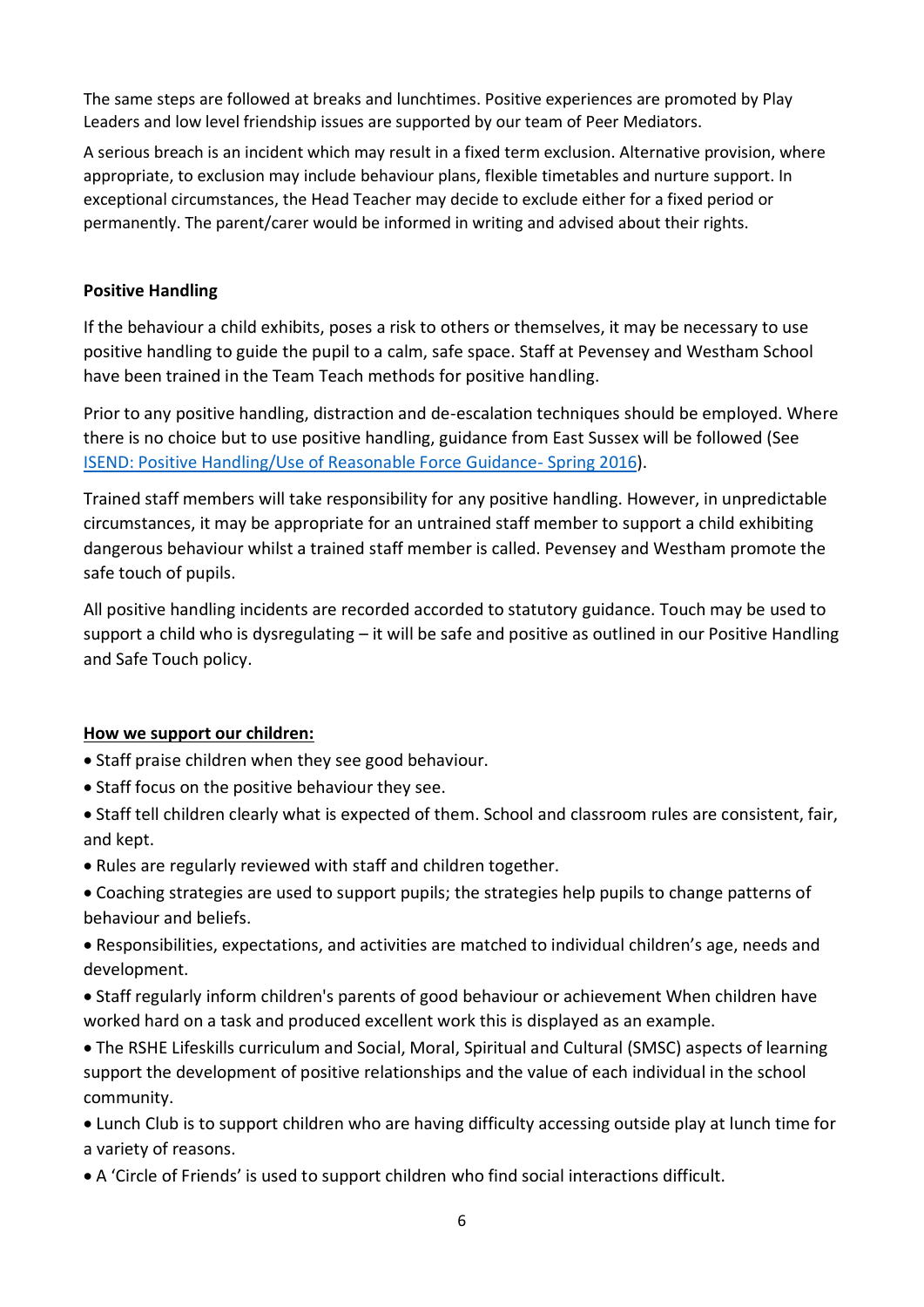Learning difficulties are assessed so that the curriculum is meeting the needs of every child and getting appropriate support. (Involvement of SENCo who will consult with outside agencies for advice and support).

- Persistent poor behaviour over time will result in an individual behaviour plan which may involve consultation with parent/carers and external agencies.
- Staff will identify pupils that need intervention for personal, social and emotional needs.
- The safeguarding of pupils is always the priority of any actions that are taken.

#### **Redirection**

Non-verbal cues, adjust the seating plan, acknowledgement, distraction, repeating instructions, checking in, offering support.

#### **The Reminder**

A reminder of the expectations for learners 'Ready, Respectful, Safe' delivered privately to the learner. The teacher makes them aware of their behaviour. The learner has a choice to do the right thing. Clarify expectations, give choices and remind of previous good contact.

#### **The Warning**

A clear verbal caution delivered privately to the learner making them aware of their behaviour and clearly outlining the consequences if they continue. Children's cards turned to yellow as a visual reminder to improve behaviour for the child. The learner has a choice to do the right thing. Learners will be reminded of their previous good conduct to prove that they can make good choices. Teachers are proactive in looking for improved behaviour and returning card to yellow

We resist endless discussions around behaviour and spend our energy returning learners to their learning. In the face of aggressive behaviour, the ability to be warm and kind can have remarkable results.

## **Thinking Time and Time Away**

- The learner is asked to speak to the teacher away from others
- Boundaries are reinforced
- Learner is asked to reflect on their next step. Again they are reminded of their previous conduct/attitude/learning.
- Learner is given a final opportunity to reengage with the learning / follow instructions
- Children's cards turned to yellow as a visual reminder to improve behaviour for the child
- Teachers are proactive in looking for improved behaviour and returning card to yellow

In general, three minutes should be enough and this should happen in the classroom (shared areas are part of the classroom).

If the intervention above is unsuccessful, or if a learner refuses participate in 'Thinking Time' then the learner will be referred to another area. This stage will be called 'Time Away'.

Staff will always deliver sanctions calmly and with care. It is in nobody's interest to confront poor behaviour with anger.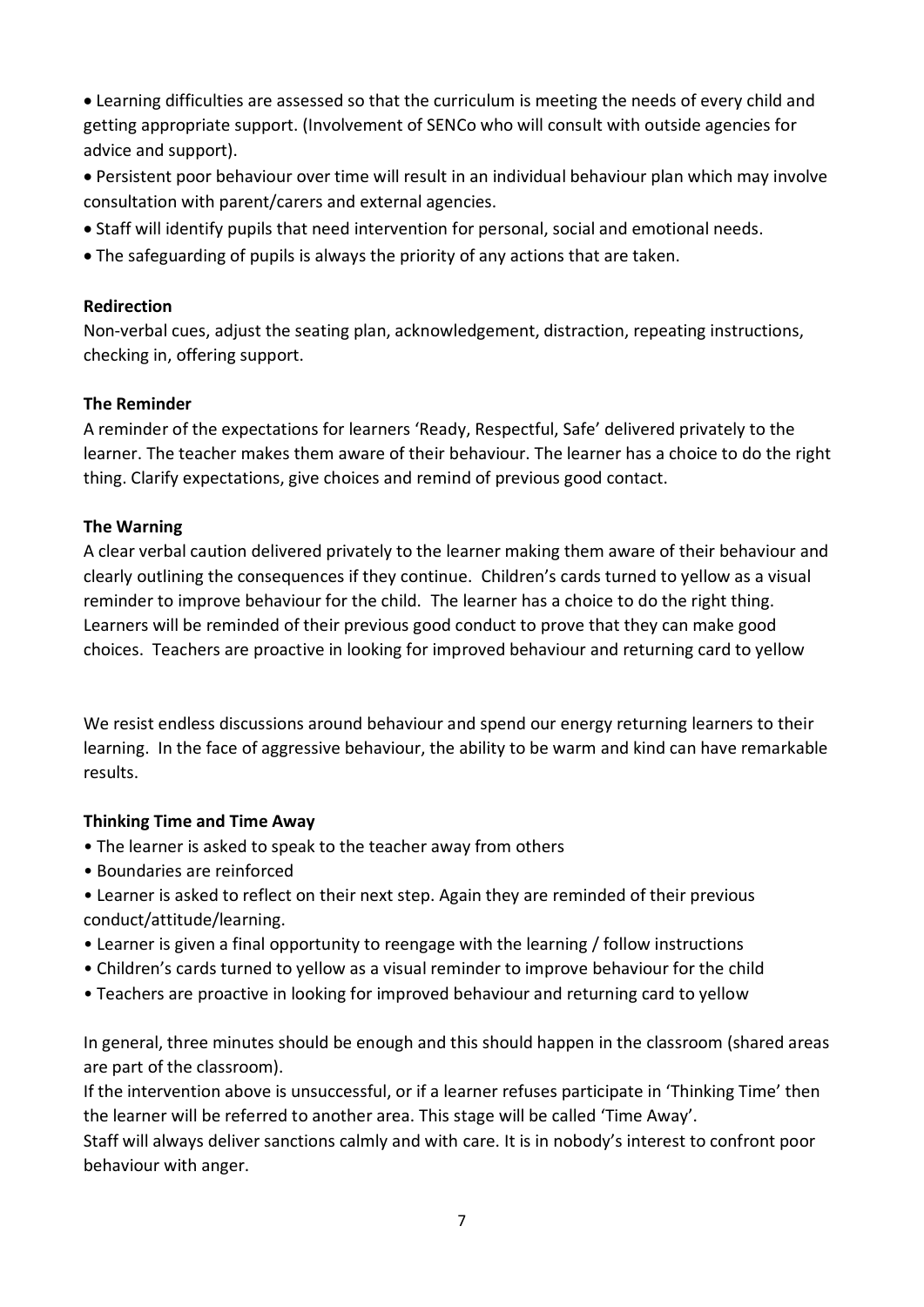# **Restore**

Reparation meetings at Pevensey and Westham are a core part of repairing damage to trust between staff and learners. Our Reparation meetings are structured in 6 steps:

What's happened? What was each party thinking? Who feels harmed and why? What have each party thought since? What behaviours will each of us show next time? Reaffirm your commitment to building a trusting relationship.

Teachers will take responsibility for leading Restore meetings, an appropriate member of staff will support when requested.

Pupils may have their behaviour monitored by teachers to show progress towards agreed targets. We make sure that this is done discreetly and do not advertise poor behaviour to other learners or give fame to those who choose not to meet our high standards of behaviour.

# **Partnership Stage**

The partnership stage will be implemented where there is a cause for concern e.g. attendance, behaviour or progress issues. The learner will be allocated an appropriate member of staff who will:

- Support and, if necessary, facilitate the Restore Meeting between the member of staff and pupil.
- Develop an appropriate target chart and/or behaviour plan with the learner
- Monitor, review and mentor using the target chart/ behaviour plan
- Discuss both the consequences for the learner if not meeting the required action and the positive outcomes for everyone if conduct improves.

## **Equality:**

In managing behaviour, the school will have due regard for the Equality [Act 2010](https://www.gov.uk/guidance/equality-act-2010-guidance) and recognises the need to:

• Eliminate discrimination, harassment, victimisation against someone on the grounds of any of these characteristics: age, disability, gender reassignment, marriage or civil partnership, pregnancy and maternity, race, religion/belief, sex (gender) and sexual orientation. These are often referred to as protected characteristics.

• Advance equality of opportunity between people who share a protected characteristic and people who do not; and

• Foster good relations between people who share a protected characteristic and people who do not share it.

## **Guidance in searching & screening & confiscation advice**

DFE guidance can be found here:

[https://assets.publishing.service.gov.uk/government/uploads/system/uploads/attach](https://assets.publishing.service.gov.uk/government/uploads/system/uploads/attach%20ment_data/file/674416/Searching_screening_and_confiscation.pdf)  [ment\\_data/file/674416/Searching\\_screening\\_and\\_confiscation.pdf](https://assets.publishing.service.gov.uk/government/uploads/system/uploads/attach%20ment_data/file/674416/Searching_screening_and_confiscation.pdf)